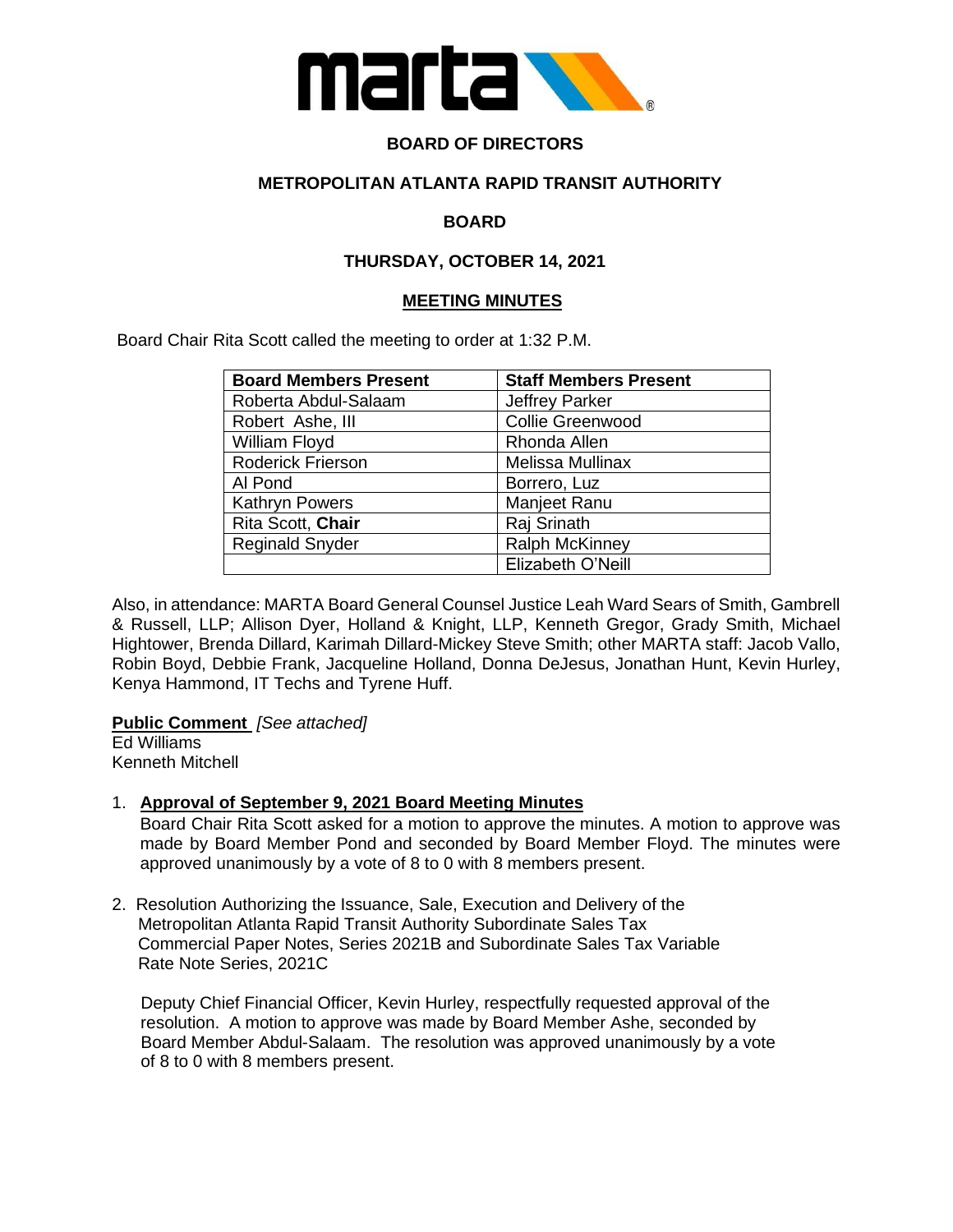- 
- 3. Resolution Authorizing the Acceptance of an Offer and Settlement for the Property acquisition of 5265 Old Dixie Road, MARTA Parcel 8097B, City of Forest Park for the Clayton County Multi-Purpose Operations and Maintenance Facility

 Sr. Director of TOD, Jacob Vallo, respectfully requested approval of the resolution. A motion to approve was made by Board Member Pond, seconded by Board Member Frierson. The resolution was approved unanimously by a vote of 8 to 0 with 8 members present.

4. Resolution Authorizing the Acceptance of an Offer and Settlement for the Property Acquisition of 5163 Old Dixie Road, MARTA Parcel 8097A, City of Forest Park for the Clayton County Multi-Purpose Operations and Maintenance Facility

 Sr. Director of TOD, Jacob Vallo respectfully requested approval of the resolution. A motion to approve was made by Board Member Ashe, seconded by Board Member Abdul-Salaam. The resolution was approved unanimously by a vote of 8 to 0 with 8 members present.

5. Resolution Authorizing the Rescission of the Award of Request for Proposals Number P40628, Joint Development of Parcel D3210 at Peachtree Center Station- Entrance 2 to RD Management, LLC and Kelce/FB Winecoff, LLC, and Termination of Term Sheet with RD Management, LLC and Kelco/FB Winecoff, LLC

 Sr. Director of TOD, Jacob Vallo, respectfully requested approval of the resolution. A motion to approve was made by Board Member Abdul-Salaam, seconded by Board Member Ashe. The resolution was approved unanimously by a vote of 8 to 0 with 8 members present.

6. Resolution Authorizing the Rescission of the Award of Request for Proposals Number P35023, Joint Development of Parcel D3020 at Arts Center Station to Cousins-Integral Arts Central Station, LLC

 Sr. Director of TOD, Jacob Vallo, respectfully requested approval of the resolution. A motion to approve was made by Board Member Ashe, seconded by Board Member Pond. The resolution was approved unanimously by a vote of 8 to 0 with 8 members present.

7. Resolution Authorizing the Solicitation of Proposals for the Development of Parcel D3020 at Arts Center Station

 Sr. Director of TOD, Jacob Vallo, respectfully requested approval of the resolution. A motion to approve was made by Board Member Ashe, seconded by Board Member Floyd. The resolution was approved unanimously by a vote of 8 to 0 with 8 members present.

8. Resolution Authorizing the Award of a Contract for Right of Way [ROW] Consulting Services for the Summerhill/Capital Avenue Bus Rapid Transit [BRT] Project,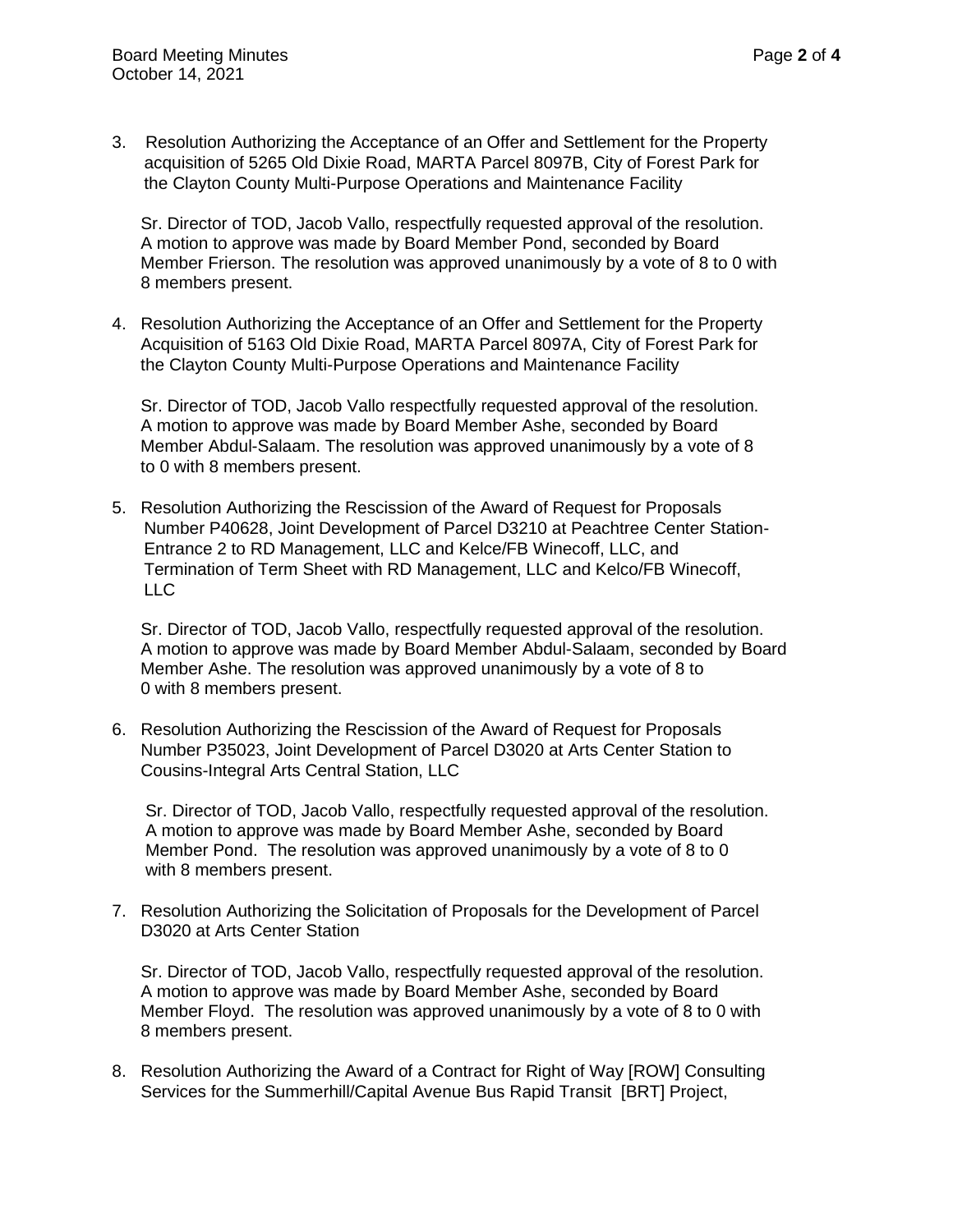Request for Price Proposals [RFPP] Number P49477

 Sr. Director of TOD, Jacob Vallo, respectfully requested approval of the resolution. A motion to approve was made by Board Member Abdul-Salaam, seconded by Board Member Floyd. The resolution was approved unanimously by a vote of 8 to 0 with 8 members present.

#### 9 . **Planning and Capital Programs Committee Report**

 Committee Chair Al Pond reported that the Committee met on Thursday, September 30, 2021 and approved the following resolutions:

- a. Resolution Authorizing the Award of a Contract for the Procurement of System Engineering Services,REI, AE46193
- b. Resolution Authorizing the Award of a Contract for the Procurement of On-Call Claims Analysis Services, RFP P47040
- c. Resolution Authorizing the Award of a Contract for the Disposal of Land Parcel D3050 – 3344 Valley Road, NE, IFB B48262

 Committee Chair Pond requested approval of the resolutions, which were seconded by Board Member Floyd. The resolutions were approved unanimously by a vote of 8 to 0 with 8 members present.

 Committee Chair Pond reported that the Committee received the following briefing:

d. Briefing – Clayton County High-Capacity Transit Update

#### 10. **Operations & Safety Committee Report**

Committee Chair W. Thomas Worthy reported that the Committee met on Thursday, September 30, 2021 and approved the following resolutions:

- a. Resolution Authorizing a Modification in Contractual Authorization for Bus & Rail Vehicle Consulting Services, AE 34733
- b. Resolution Authorizing an Extension and Modification to the Technical Support & Spare Supply Services for the Atlanta Streetcar, FC-9839
- c. Resolution Authorizing the Award of a Contract for the Procurement of Police Computer Aided Dispatch/Records Management System, RFP P46669

 Committee Chair Worthy requested approval of the resolutions, seconded by Board Member Abdul-Salaam. The resolutions were approved unanimously by a vote of 8 to 0 with 8 members present.

 Committee Chair Worthy reported that the Committee received the following briefing: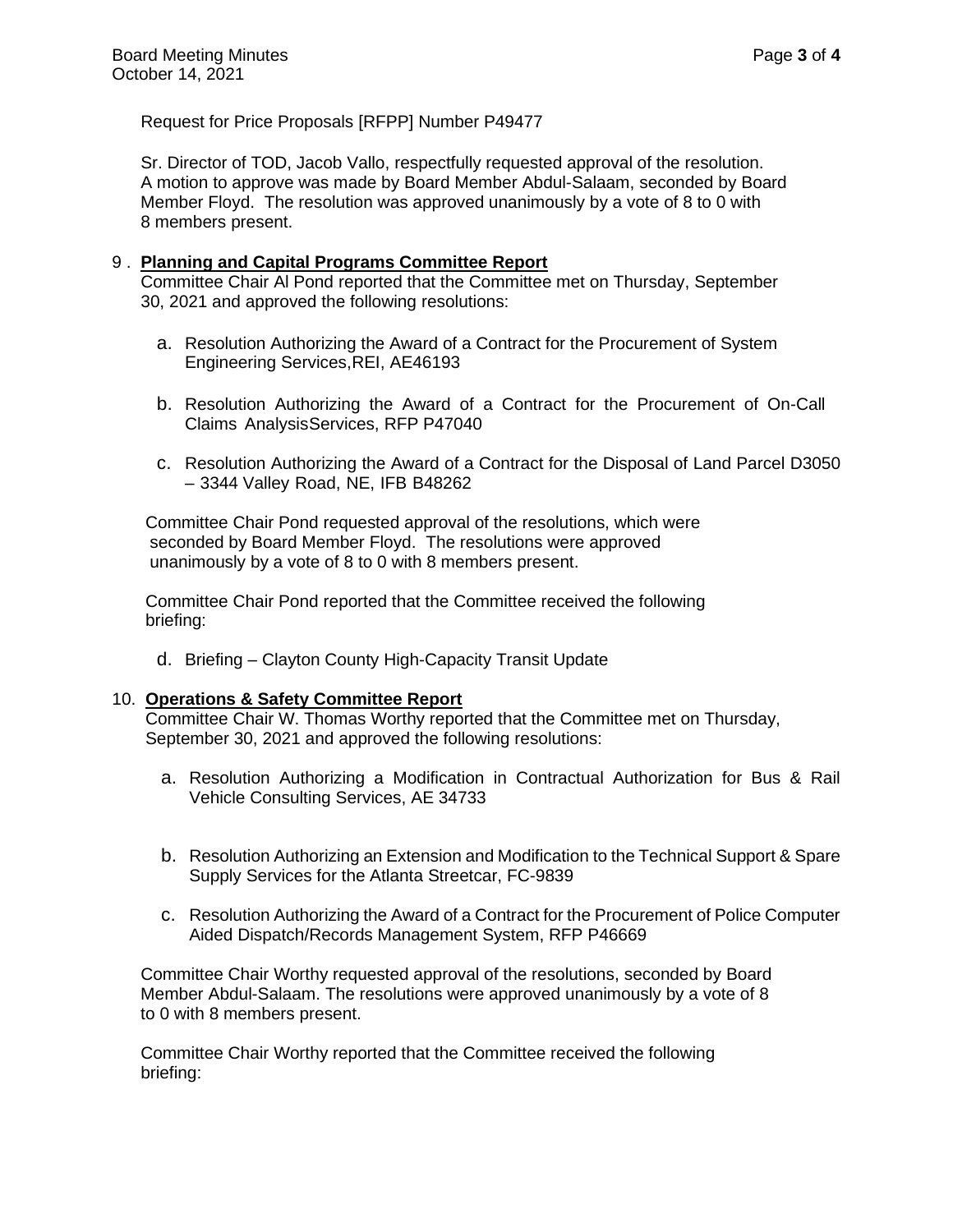d. Briefing – Mobility Update

#### 11. **Business Management Committee Report**

 Committee Chair Roderick Frierson reported that the Committee met on Thursday, September 30, 2021 and received the following briefing:

- a. Briefing MARTA Short-Term Borrowing: Commercial Paper and Liquidity Facility
- 12. Resolution in Remembrance of Morris J. Dillard

 Board Chair Rita Scott read the Resolution into the record. Mr. Parker said a few words of remembrance. Morris Dillard's wife, Brenda Dillard, thanked the Board and MARTA on behalf of the family.

#### 13. **Other Matters**

None

- 14. **Comments from the Board** None
- 15. **Adjournment**

The Board meeting adjourned at 2:10 P.M.

Respectfully submitted,

Syrene L. Huff

Tyrene L. Huff Assistant Secretary to the Board

YouTube link: <https://youtu.be/cCbKOvTiJGw>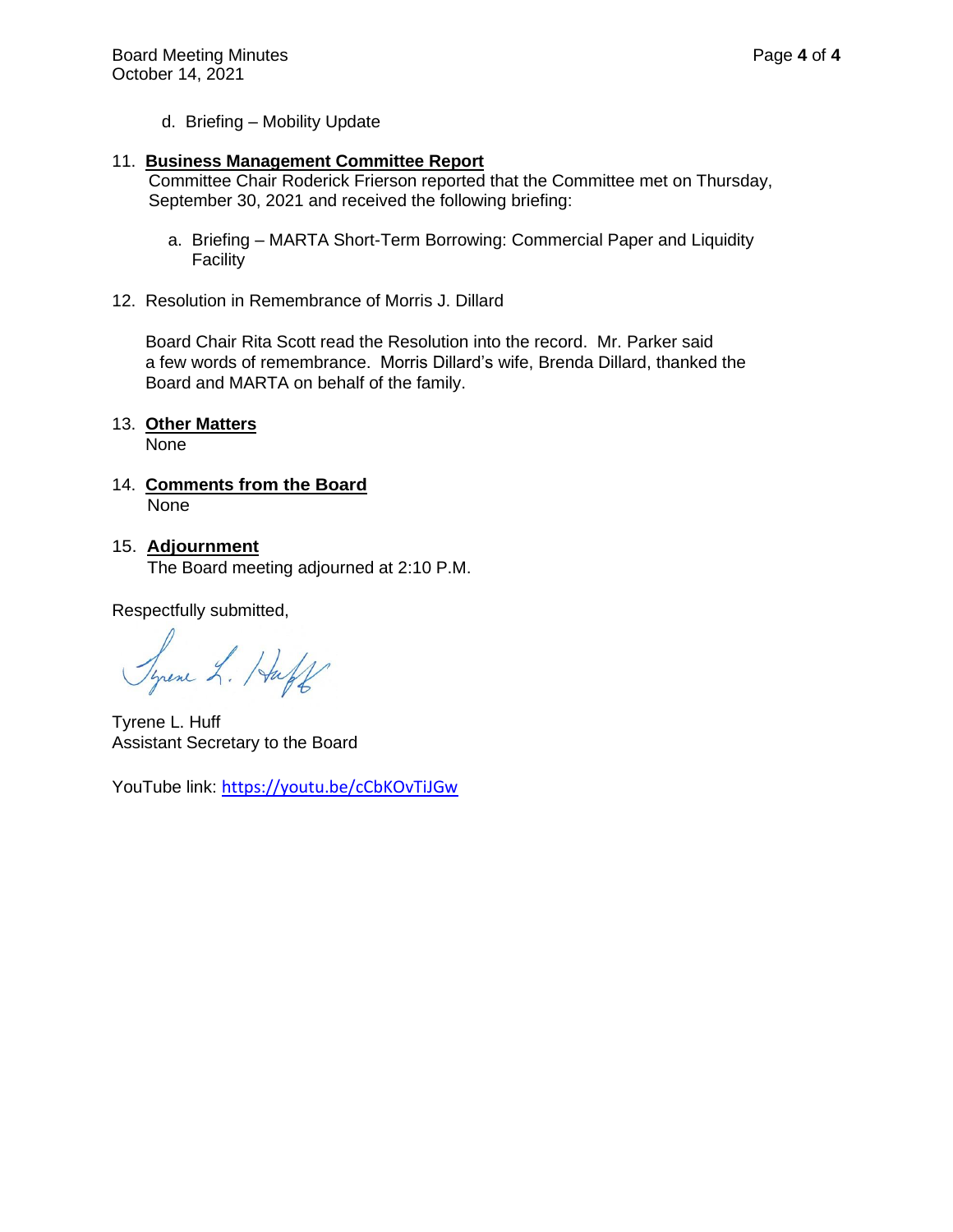## **November 11, 2021 Board Meeting Public Comments Received via (404) 848-6000, [marta.board@itsmarta.com,](mailto:marta.board@itsmarta.com) [public@itsmarta.com](mailto:public@itsmarta.com)**

## **Summary: One customer provided a public comment**

# **1– E-mail (Sent to [marta.board@itsmarta.com](mailto:marta.board@itsmarta.com) and [public@itsmarta.com](mailto:public@itsmarta.com) 0 – Voice Messages**

1.) Message Date: Thursday November 11,2021 9:03 a.m. (Via Public and Board Email)

Dr. Ed. Williams [Truthcrushtheearth@gmail.com](mailto:Truthcrushtheearth@gmail.com)

**Good Afternoon Directors:**

I am chair of the group Concerned Citizens for Effective Government. I am a taxpayer and resident of DeKalb County however I have never had the opportunity to vote on a MARTA transit contract or its services as a resident of DeKalb County.

The only MARTA referendums held in DeKalb and Fulton counties were in 1971. The MARTA board has extended the transit contract to 2057 without a referendum. This represents one hundred years of disenfranchisement and taxation without representation.

This is one of the reasons why Cobb's and Gwinnett's citizens are weary of MARTA. The MARTA Board members are not elected and MARTA treats a transit contract as a perpetual law, which it changes at will without any legislative authority.

We fought a Revolutionary War over taxation without representation, yet today we have Board representatives and legal counsels who seem to be clueless of the basis of our tax laws or chose to act in the manner that replaces the sovereign authority of the state. There cannot be two sovereigns. One for everyone else, and a different one for DeKalb and Fulton counties. The 1983 Georgia Constitution no longer allows local constitutional amendments, and the 1964 local constitutional amendment which authorized the creation of a multi-county transit system which later became MARTA provided that the General Assembly had the power of taxation, not MARTA.

The MARTA Act sections 24 and 25, require any financing of a transit contract that incorporates a sale tax to have a referendum in order for a sales tax to be levied in the local jurisdiction. There are no provisions under the laws of the state that provides that a local sales tax can be levied without a referendum or that it can be extended without a referendum.

MARTA has violated the constitution in regards to the transit contract regarding the Impairment clause which prohibits governments from changing the terms of a contract while it is in operation; the Intergovernmental Agreement clause which prohibits contracts from being more than 50 years without a renewal; and the taxing Authority without a referendum to approve a tax not specifically levied by General Law or authorized under the constitution.

The question I have today for the MARTA Board is what does it mean to have the right to vote, but be denied the opportunity to do so? It seems that we fought this battle over 60 years ago. So, Why does MARTA seek to continue to disenfranchise DeKalb, and Fulton Counties' residents and deny them the opportunity to vote on a sales tax that finances the MARTA operations under the RTCAA, but yet allow Gwinnett County, City of Atlanta, and Clayton County referendums?

The MARTA transit agency is not a state authority and the MARTA Board members are not elected. The MARTA Board is an administrative body, it does not have legislative authority.

What does it mean when the MARTA Board is being ill-advised by its General Counsel, and legal services employees that the residents can be taxed without their consent or representation and that it's okay and that it is good public policy?